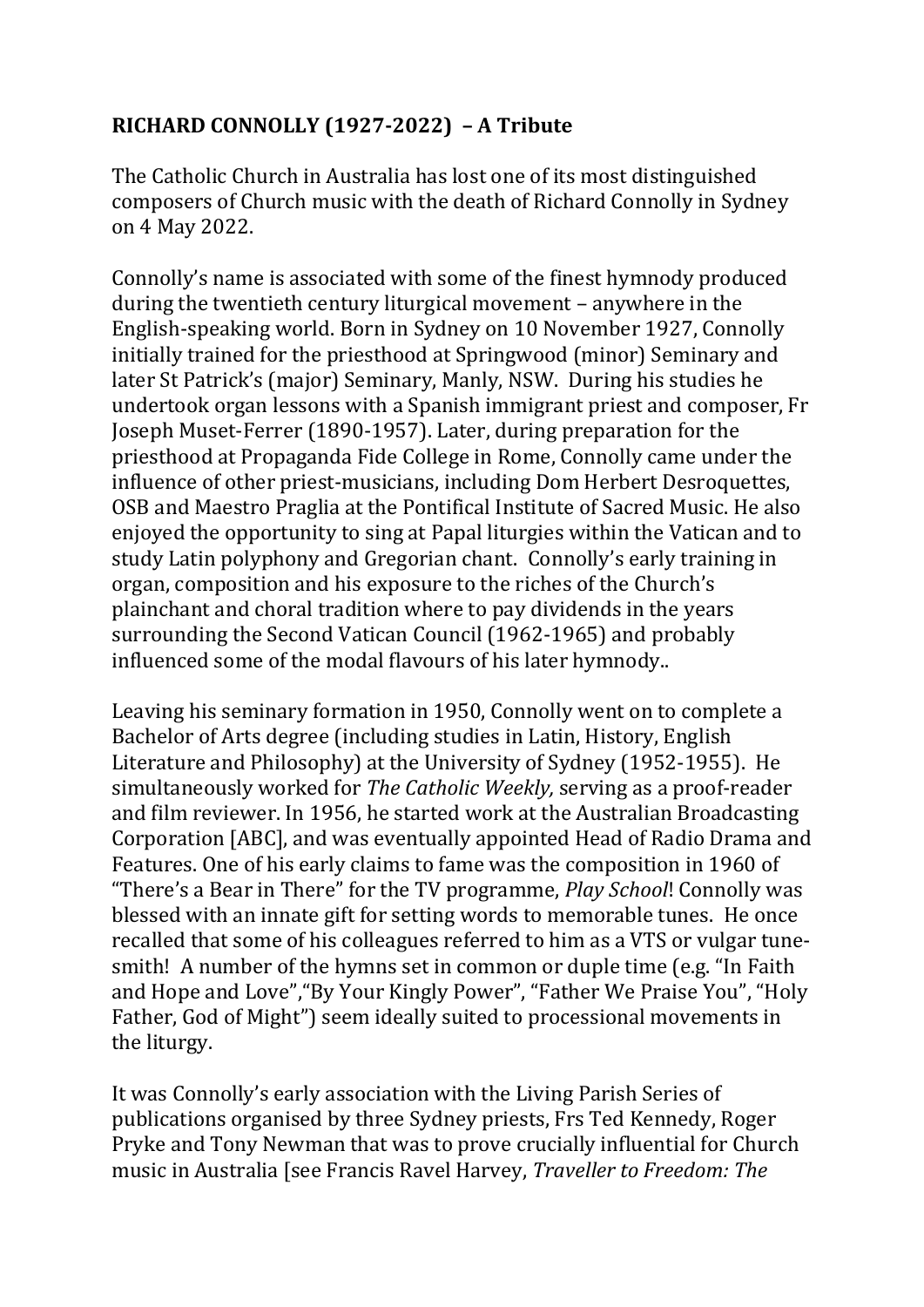*Roger Pryke Story* (Freshwater Press, Sydney, 2011) pp. 147ff]. During the mid-1950s, Ted Kennedy introduced Connolly to Australian poet James McAuley (1917-1976). Recognising that each man was gifted in both music *and* poetry, Kennedy suggested they produce some hymns for the "low Mass" which was pastorally common practice in Catholic parishes at that time. The aim was to foster the participation of the people. Their first collection of hymns entitled *We Offer the Mass* (1959), comprised various hymns such as "Father, We Praise You" (Entrance), "From Many Grapes and Grains of Wheat" (Offertory), "Where there is Charity and Love" (Communion) and "Holy Father, God of Might" (Recessional). Common to each hymn was the use of the responsorial form (i.e. refrain, verse, refrain, verse, etc.), inspired by the responsorial psalmody of French composer, Joseph Gelineau SJ (1920-2008). The responsorial form was intended to inspire the participation of the people with the assistance of a cantor or small group of singers leading the refrain and verses.

Connolly believes James McAuley wrote poetry that was characterised by "the best words in the best order" [cf. Richard Connolly, "Hymnody and Poetry" in *The Summit* 30:2 (May 2003) 14-16]. The hymn texts often feature single-syllable words that evoke powerful emotive or visual images and theological themes, for example:

In faith and hope and love, with joyful trust we move t'wards our Father's home above.

Christ, our star, our map, our road to the Father's high abode."

So finely crafted was McAuley's poetry that Connolly was able to set the words very easily to music with melodies and accompaniments that could be described as accessible, dignified and memorable. Connolly believed the Latin phrase *Laeti bibamus sobriam ebrietatem Spiritus* (tr. joyfully let us drink the Spirit's sober drunkenness) is the phrase that perhaps best captures his approach to liturgical expression and ceremonial when it comes to setting hymns [see his "Some Thoughts on Hymns" in *The Summit* 29:2 (May 2002) 15-16].

Connolly's and McAuley's hymns were widely circulated via their inclusion in *The Living Parish Hymn Book* (Sydney: 1961-1968; accompaniment edition 1964) that eventually sold over one million copies through the local Catholic parish and school network. It became regarded as one of the best-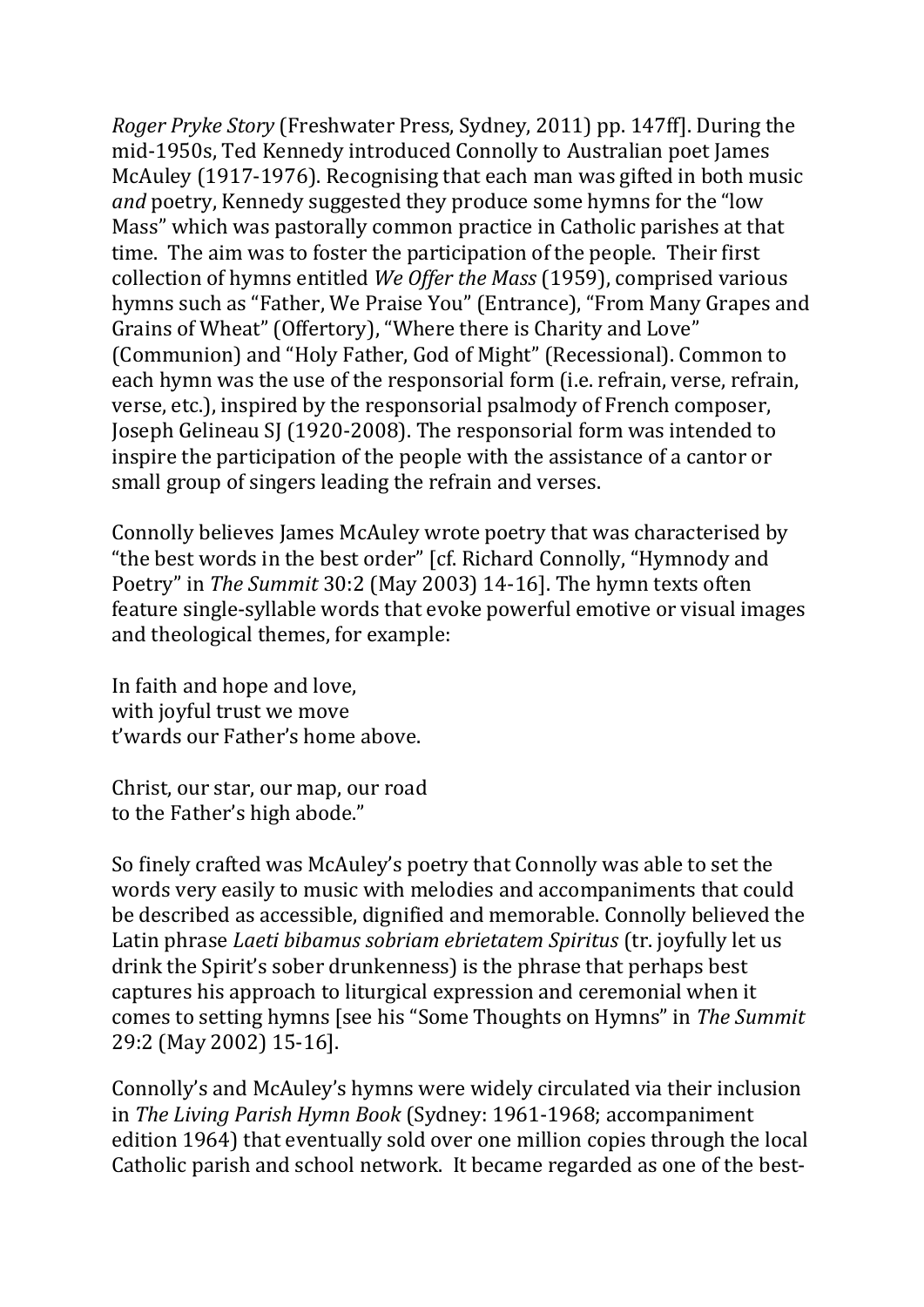selling religious books in Australia's history, second only to the Bible. Their second collection of hymns for the Church's year entitled *Hymns for the Year of Grace* (1963) [and later revised as *Year of Grace Hymns by Richard Connolly and James McAuley* (Sydney: Willow Publishing, 2012)] comprised familiar favourites such as "Come, O Jesus, Come O Lord" (Advent), "May This Lenten Discipline" (Lent), "O Jesus Crucified" (Good Friday), "By Your Kingly Power" (Easter) and "Jesus in Your Heart We Find" (Sacred Heart). Their last significant contribution from the Living Parish period was a collection of lesser-known hymns for sacraments entitled *Songs of the Promise* (1968), the better known of which is "A Song of Cosmic Praise" (or "Sing a New Song, Sing a New Song") [for further information on their collaboration, see Richard Connolly, "Making Hymns with James McAuley: A Memoir" in *The Australasian Catholic Record* LXXII:4 (Oct. 1995) 387-398].

Connolly's hymns with McAuley were recognised by other Christian traditions here in Australia via their inclusion in *The Australian Hymn Book: With Catholic Supplement* (Sydney: Collins, 1977), *With One Voice* - the AHB's counterpart in the United Kingdom - and the second edition of AHB entitled *Together in Song: Australian Hymn Book II* (Melbourne: HarperCollins, 1999). Many of their hymns were published in *Catholic Worship Book II* (Melbourne: Morning Star Publishing, 2016). Hymn texts and tunes from the McAuley-Connolly corpus have transcended denominational boundaries and are still sung across the traditions both in Australia and abroad. Some may argue that in the interests of "inclusive language" some of the earlier hymn texts should be revised, however, it is not unreasonable to suggest that many "classic" texts (and works of art in general) are best left in their original form – as civil communities do with most Christmas carols and traditional poetry – and for users to appreciate afresh their historical context.

After a period of time working for the British Broadcasting Corporation in England (c. 1988-2001), Connolly returned to Sydney and continued to compose liturgical music, in other liturgical genres such as the *Mass of Our Lady, Help of Christians* (Charles Town, WV: Cantica Nova, 2010) and a collection of 35 Responsorial Psalms for Sundays, Seasons and Feasts entitled *Praise the Lord, My Soul* (Sydney: Willow Publishing, 2015). Richard Connolly's outstanding contribution to Church music was recognised in 2009 when he was awarded the Doctor of Arts degree, *honoris causa*, from the University of Notre Dame, Australia. This was followed by The Dempsey Medal (2017) award from Sydney's Archbishop Anthony Fisher, OP, following Connolly's 90th Birthday in November 2017.